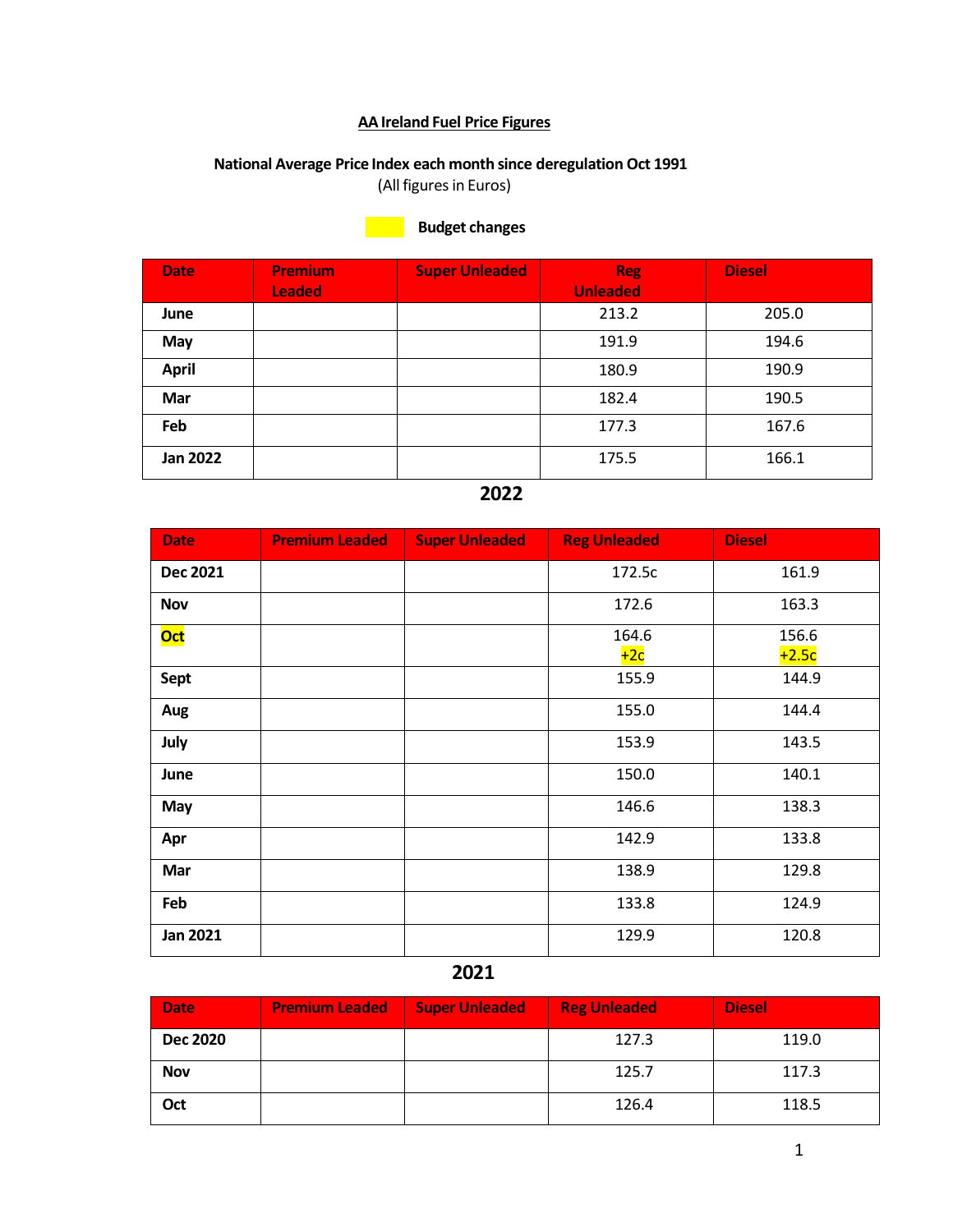| Sept            | 124.9           | 116.5           |
|-----------------|-----------------|-----------------|
|                 | VAT temporarily | VAT temporarily |
|                 | reduced to 21%  | reduced to 21%  |
| Aug             | 127.5           | 118.5           |
| July            | 125.9           | 117.3           |
| June            | 121.8           | 113.9           |
| May             | 123.7           | 115.5           |
| Apr             | 126.9           | 116.9           |
| Mar             | 126.5           | 116.9           |
| Feb             | 141.9           | 133.4           |
| <b>Jan 2020</b> | 144.5           | 135.9           |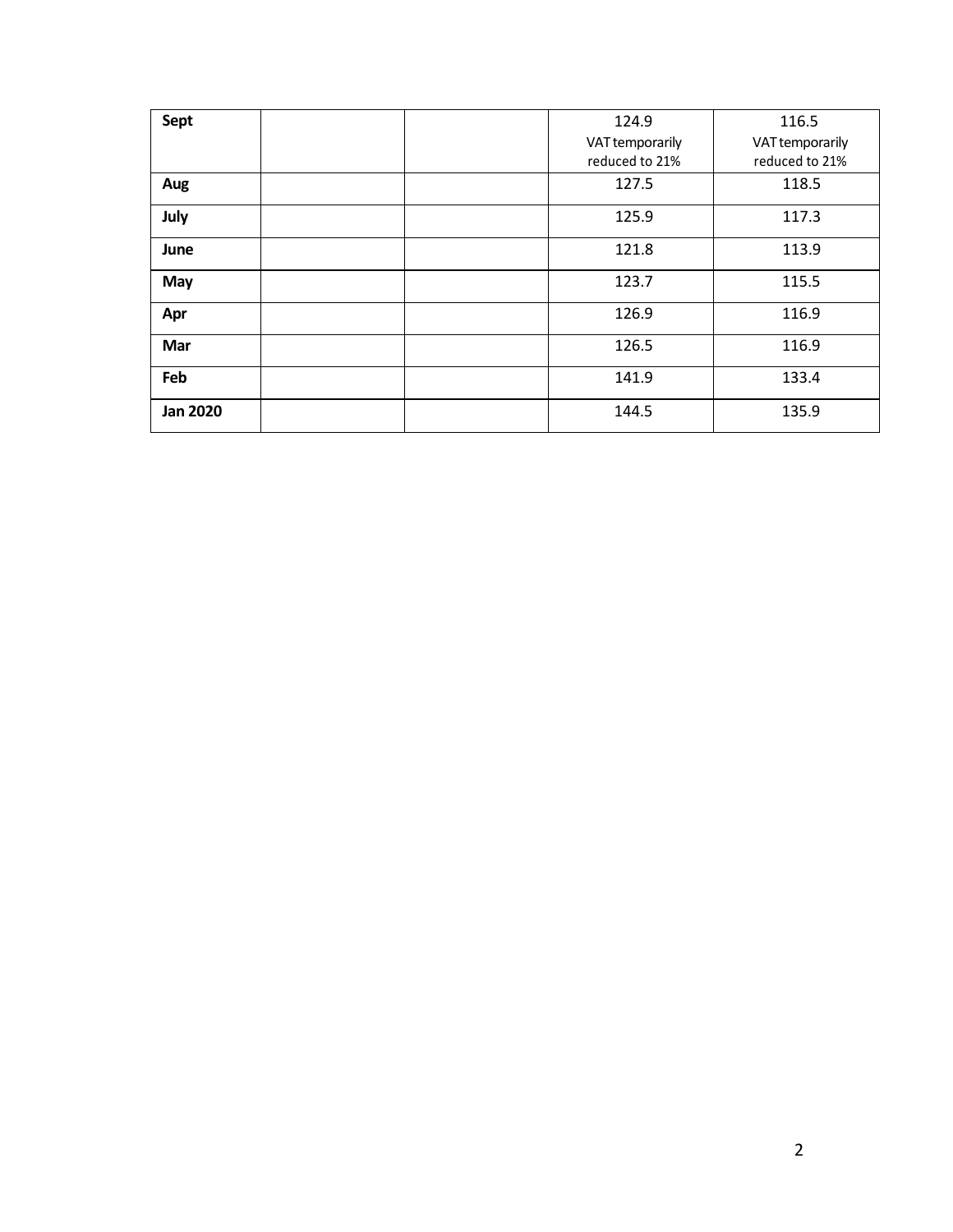| <b>Date</b>     | <b>Premium Leaded</b> | <b>Super Unleaded</b> | <b>Reg Unleaded</b> | <b>Diesel</b>  |
|-----------------|-----------------------|-----------------------|---------------------|----------------|
| <b>Dec 2019</b> |                       |                       | 141.7               | 131.4          |
| <b>Nov</b>      |                       |                       | 141.6               | 131.2          |
| <b>Oct</b>      |                       |                       | 143.9<br>$+2c$      | 133.7<br>$+2c$ |
| Sept            |                       |                       | 144.7               | 134.4          |
| Aug             |                       |                       | 141.3               | 131.5          |
| July            |                       |                       | 139.5               | 129.9          |
| June            |                       |                       | 143.9               | 133.4          |
| May             |                       |                       | 146.1               | 136.8          |
| Apr             |                       |                       | 142.3               | 137.0          |
| Mar             |                       |                       | 136.2               | 133.0          |
| Feb             |                       |                       | 134.5               | 129.8          |
| Jan             |                       |                       | 132.9               | 127.9          |

|                 |                                 | ----                  |                     |               |
|-----------------|---------------------------------|-----------------------|---------------------|---------------|
| <b>Date</b>     | <b>Premium</b><br><b>Leaded</b> | <b>Super Unleaded</b> | <b>Reg Unleaded</b> | <b>Diesel</b> |
| <b>Dec 2018</b> |                                 |                       | 136.9               | 131.9         |
| <b>Nov</b>      |                                 |                       | 146.9               | 138.9         |
| Oct             |                                 |                       | 147.9               | 141.9         |
| Sept            |                                 |                       | 145.9               | 139.9         |
| Aug             |                                 |                       | 144.9               | 135.8         |
| July            |                                 |                       | 143.8               | 134.2         |
| June            |                                 |                       | 147.6               | 137.8         |
| May             |                                 |                       | 141.0               | 131.0         |
| Apr             |                                 |                       | 137.6               | 127.1         |
| Mar             |                                 |                       | 137.0               | 126.5         |
| Feb             |                                 |                       | 138.1               | 127.7         |
| Jan             |                                 |                       | 138.2               | 127.3         |
|                 |                                 | 2018                  |                     |               |
| <b>Date</b>     | <b>Premium</b><br><b>Leaded</b> | <b>Super Unleaded</b> | <b>Reg Unleaded</b> | <b>Diesel</b> |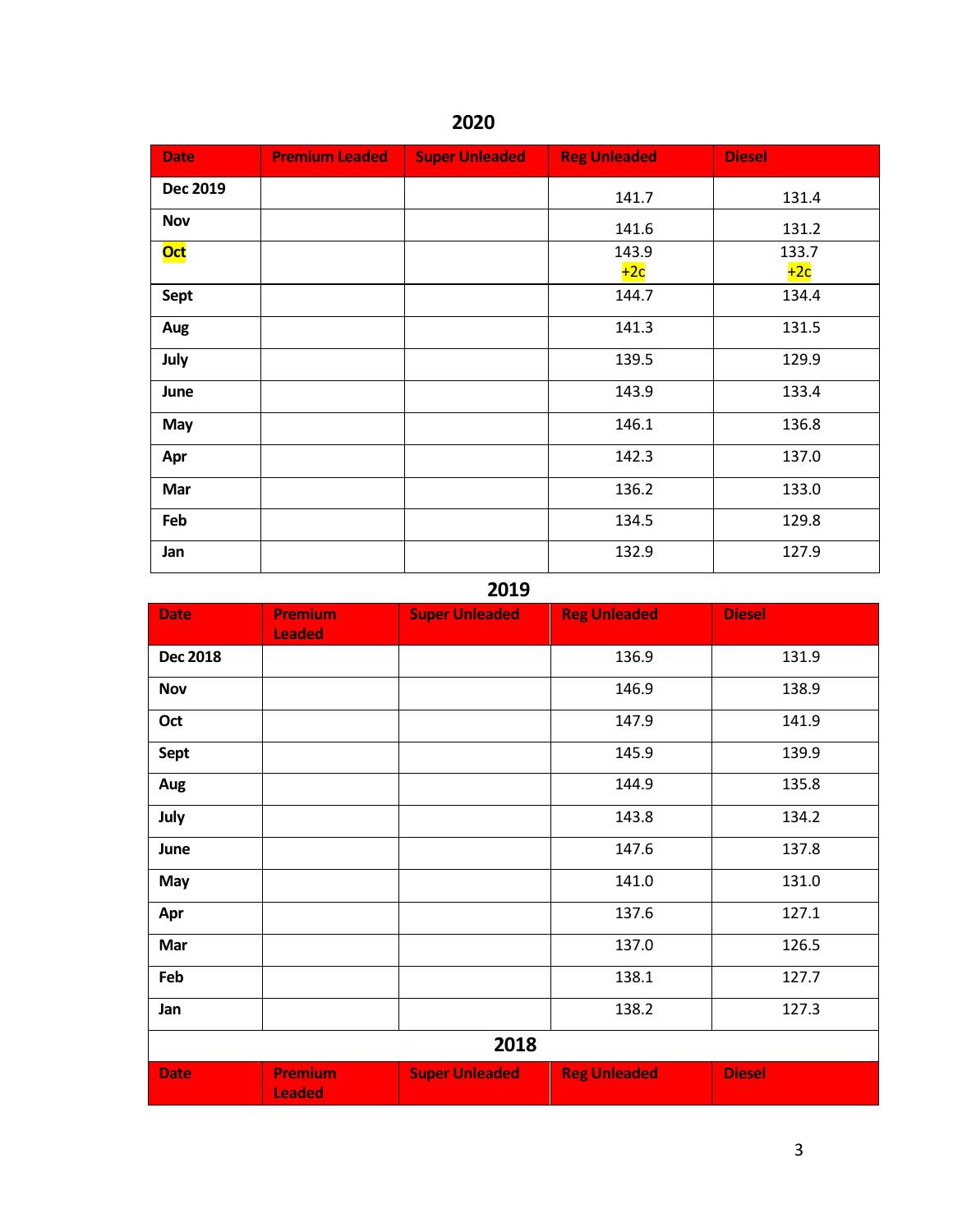| <b>Dec 2017</b> |                                 |                       | 138.3               | 127.1         |  |  |
|-----------------|---------------------------------|-----------------------|---------------------|---------------|--|--|
| <b>Nov</b>      |                                 |                       | 136.9               | 126.1         |  |  |
| Oct             |                                 |                       | 134.9               | 123.4         |  |  |
| Sept            |                                 |                       | 134.9               | 122.0         |  |  |
| Aug             |                                 |                       | 132.4               | 119.7         |  |  |
| July            |                                 |                       | 131.9               | 119.2         |  |  |
| June            |                                 |                       | 134.3               | 122.2         |  |  |
| May             |                                 |                       | 135.1               | 123.5         |  |  |
| Apr             |                                 |                       | 136.6               | 126.0         |  |  |
| Mar             |                                 |                       | 137.7               | 127.1         |  |  |
| Feb             |                                 |                       | 136.7               | 126.4         |  |  |
| Jan             |                                 |                       | 136.3               | 126.9         |  |  |
|                 | 2017                            |                       |                     |               |  |  |
| <b>Date</b>     | <b>Premium</b><br><b>Leaded</b> | <b>Super Unleaded</b> | <b>Reg Unleaded</b> | <b>Diesel</b> |  |  |
| <b>Dec 2016</b> |                                 |                       | 131.4               | 121.9         |  |  |
| <b>Nov</b>      |                                 |                       | 130.4               | 120.6         |  |  |
| Oct             |                                 |                       | 128.8               | 117.0         |  |  |
| <b>Sept</b>     |                                 |                       | 126.2               | 113.6         |  |  |
| Aug             |                                 |                       | 127.5               | 114.3         |  |  |
| July            |                                 |                       | 131.3               | 116.6         |  |  |
| June            |                                 |                       |                     |               |  |  |
|                 |                                 |                       | 132.8               | 117.2         |  |  |
| May             |                                 |                       | 129.1               | 113.2         |  |  |
| Apr             |                                 |                       | 126.0               | 111.1         |  |  |
| Mar             |                                 |                       | 121.1               | 106.3         |  |  |
| Feb             |                                 |                       | 121.9               | 105.4         |  |  |
| Jan             |                                 |                       | 126.5               | 112.8         |  |  |
|                 |                                 | 2016                  |                     |               |  |  |
| <b>Date</b>     | Premium                         | <b>Super Unleaded</b> | <b>Reg Unleaded</b> | <b>Diesel</b> |  |  |
| <b>Dec 2015</b> | <b>Leaded</b>                   |                       | 129.5               | 118.2         |  |  |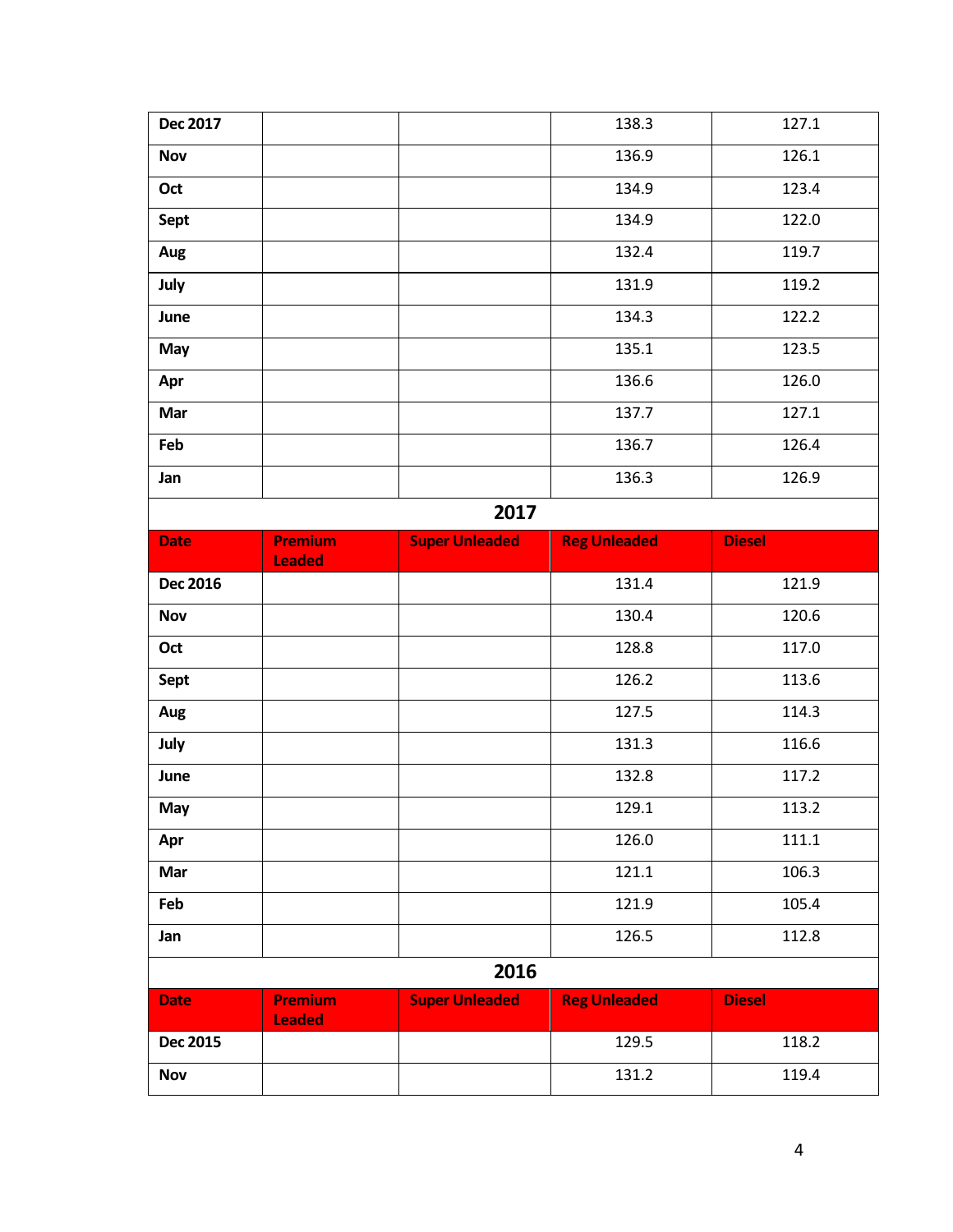| Oct             |                                 |                       | 134.2               | 120.1            |
|-----------------|---------------------------------|-----------------------|---------------------|------------------|
| Sept            |                                 |                       | 136.5               | 122.0            |
| Aug             |                                 |                       | 143.6               | 128.8            |
| Jul             |                                 |                       | 145.3               | 132.6            |
| June            |                                 |                       | 144.6               | 133.2            |
| May             |                                 |                       | 143.7               | 133.3            |
| Apr             |                                 |                       | 138.9               | 130.5            |
| Mar             |                                 |                       | 135.7               | 129.3            |
| Feb             |                                 |                       | 128.4               | 122.4            |
| Jan             |                                 |                       | 131.6               | 124.3            |
| 2015            |                                 |                       |                     |                  |
| <b>Date</b>     | <b>Premium</b><br><b>Leaded</b> | <b>Super Unleaded</b> | <b>Reg Unleaded</b> | <b>Diesel</b>    |
| <b>Dec 2014</b> |                                 |                       | 142.4               | 134.0            |
| <b>Nov</b>      |                                 |                       | 148.5               | 139.6            |
| Oct             |                                 |                       | 154.3               | 144.6            |
| Sept            |                                 |                       | 155.2               | 145.9            |
| Aug             |                                 |                       | 156.3               | 146.6            |
| Jul             |                                 |                       | 157.4               | 147.6            |
| June            |                                 |                       | 155.0               | 146.8            |
| May             |                                 |                       | 154.3               | 146.8            |
| Apr             |                                 |                       | 153.2               | 147.1            |
| Mar             |                                 |                       | 153.1               | 146.0            |
| Feb             |                                 |                       | 152.1               | 146.7            |
| Jan             |                                 |                       | 152.9               | 147.6            |
|                 |                                 | 2014                  |                     |                  |
| <b>Date</b>     | <b>Premium</b><br><b>Leaded</b> | <b>Super Unleaded</b> | <b>Reg Unleaded</b> | <b>Diesel</b>    |
| <b>Dec 2013</b> |                                 |                       | 153.8               | 147.9            |
| <b>Nov</b>      |                                 |                       | 153.7               | 147.9            |
| Oct             |                                 |                       | 156.6               | 149.5            |
|                 |                                 |                       | No Budget Change    | No Budget Change |
|                 |                                 |                       |                     |                  |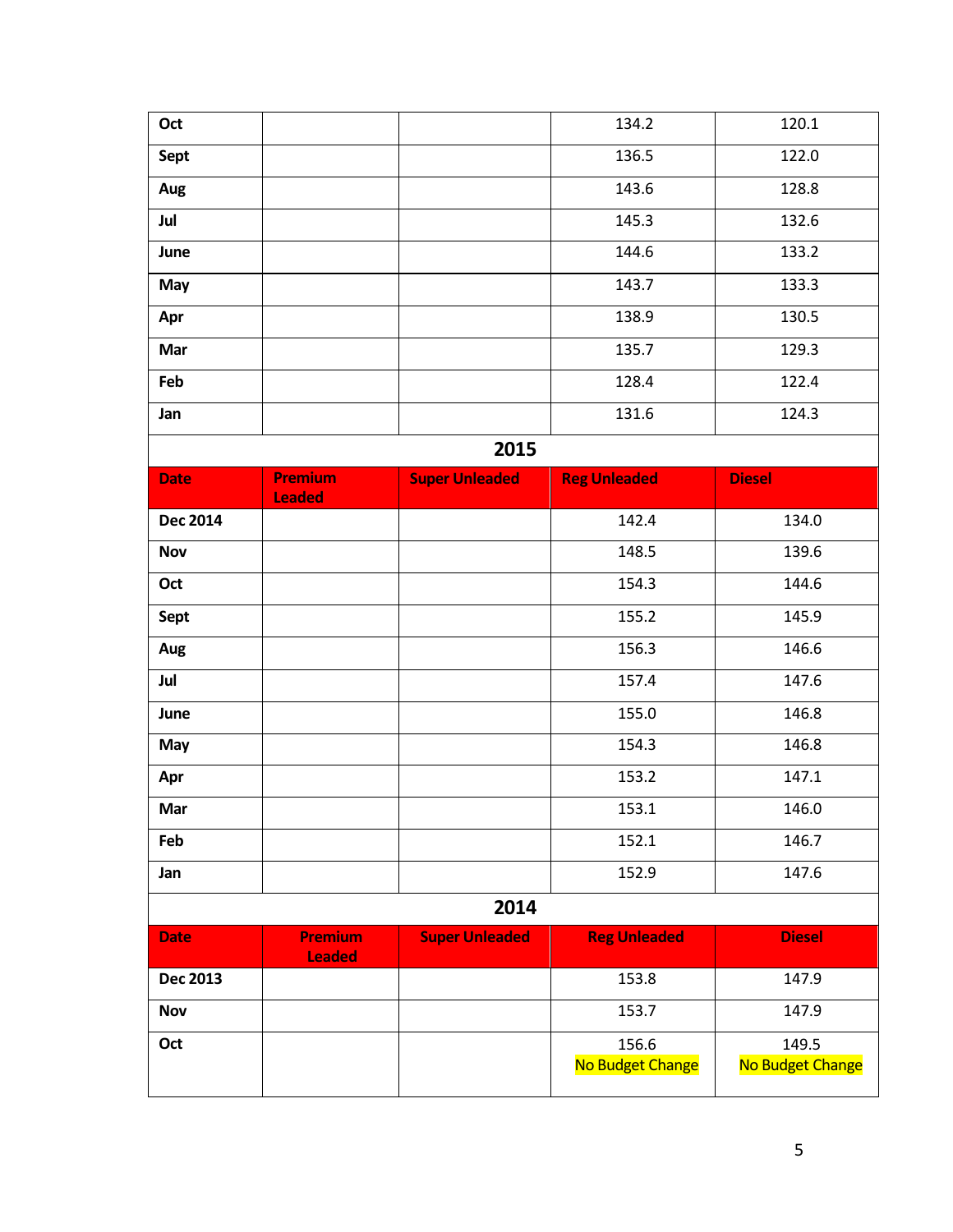| Sept            |                                 |                       | 161.2               | 152.1            |
|-----------------|---------------------------------|-----------------------|---------------------|------------------|
| Aug             |                                 |                       | 160.1               | 150.0            |
| Jul             |                                 |                       | 154.5               | 144.4            |
| June            |                                 |                       | 157.4               | 148.0            |
| May             |                                 |                       | 158.1               | 148.9            |
| Apr             |                                 |                       | 162.0               | 153.8            |
| Mar             |                                 |                       | 162.1               | 155.1            |
| Feb             |                                 |                       | 159.4               | 153.7            |
| Jan             |                                 |                       | 157.9               | 150.8            |
|                 |                                 | 2013                  |                     |                  |
| <b>Date</b>     | <b>Premium</b><br><b>Leaded</b> | <b>Super Unleaded</b> | <b>Reg Unleaded</b> | <b>Diesel</b>    |
| <b>Dec 2012</b> |                                 |                       | 159.4               | 152.7            |
|                 |                                 |                       | No Budget Change    | No Budget Change |
| <b>Nov</b>      |                                 |                       | 161.2               | 156.0            |
| Oct             |                                 |                       | 167.9               | 158.8            |
| Sept            |                                 |                       | 170.1               | 160.1            |
| Aug             |                                 |                       | 163.1               | 154.0            |
| Jul             |                                 |                       | 159.3               | 149.9            |
| June            |                                 |                       | 162.9               | 153.6            |
| May             |                                 |                       | 165.9               | 157.5            |
| Apr             |                                 |                       | 164.9               | 159.9            |
| Mar             |                                 |                       | 161.0               | 157.6            |
| Feb             |                                 |                       | 157.0               | 154.4            |
| Jan             |                                 |                       | 154.9               | 153.1            |
|                 |                                 | 2012                  |                     |                  |
| <b>Date</b>     | <b>Premium</b><br><b>Leaded</b> | <b>Super Unleaded</b> | <b>Reg Unleaded</b> | <b>Diesel</b>    |
| Dec 2011        |                                 |                       | 147.9               | 146.9            |
| <b>Nov</b>      |                                 |                       | 149.5               | 144.7            |
| Oct             |                                 |                       | 150.2               | 142.9            |
| Sept            |                                 |                       | 150.8               | 142.2            |
| Aug             |                                 |                       | 151.9               | 143.6            |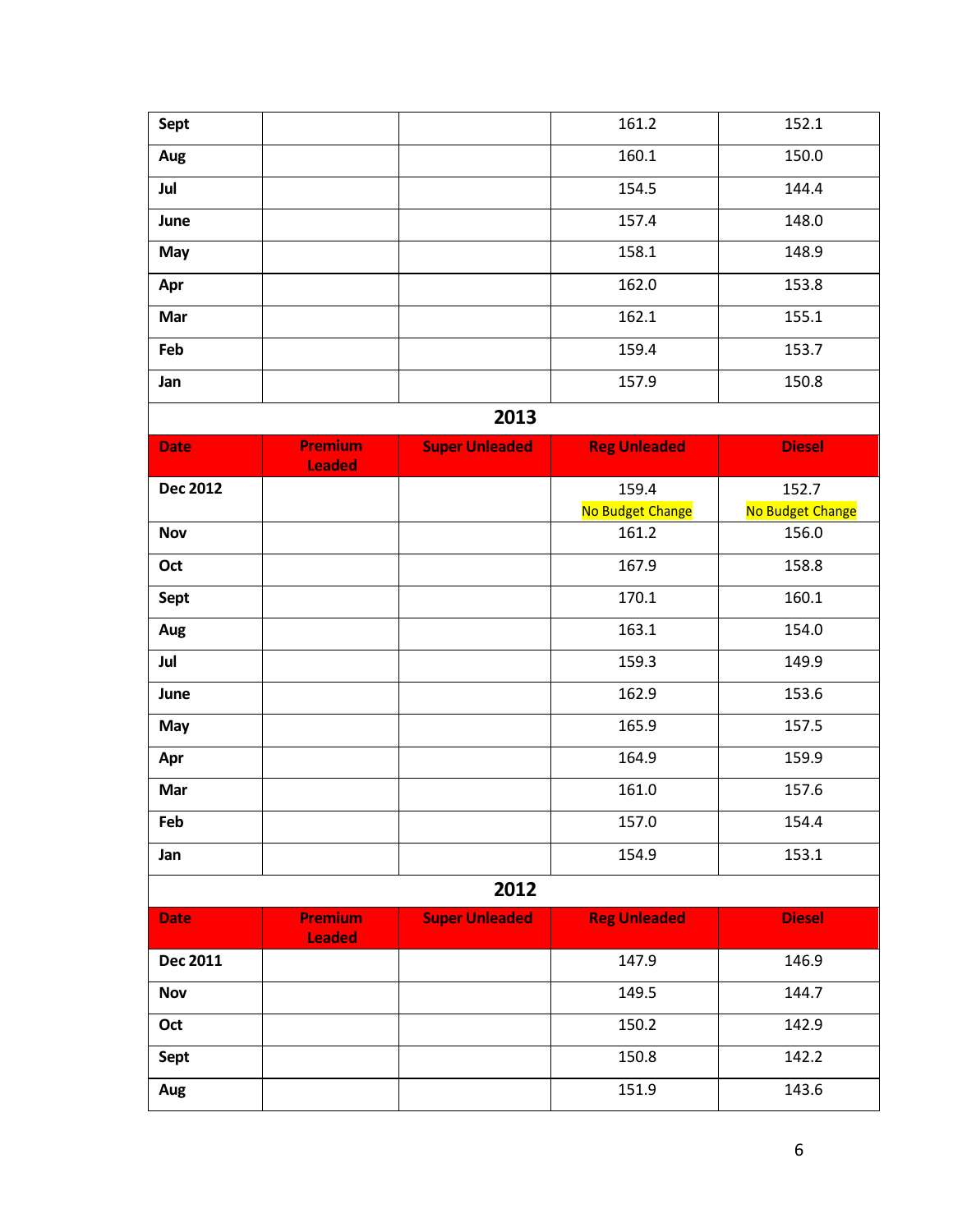|                          |                       | 149.3                 | 141.1                                                     |
|--------------------------|-----------------------|-----------------------|-----------------------------------------------------------|
|                          |                       | 151.7                 | 142.8                                                     |
|                          |                       | 153.3                 | 146.0                                                     |
|                          |                       | 150.7                 | 146.3                                                     |
|                          |                       | 149.4                 | 145.0                                                     |
|                          |                       | 144.5                 | 138.5                                                     |
|                          |                       | 142.6                 | 135.2                                                     |
|                          | 2011                  |                       |                                                           |
|                          |                       |                       | <b>Diesel</b>                                             |
| <b>Leaded</b>            |                       |                       |                                                           |
|                          |                       | 137.5                 | 130.6                                                     |
|                          |                       | 131.1                 | 125.1                                                     |
|                          |                       | 131.0                 | 124.8                                                     |
|                          |                       | 131.2                 | 123.9                                                     |
|                          |                       | 132.4                 | 123.2                                                     |
|                          |                       | 133.0                 | 124.9                                                     |
|                          |                       | 132.7                 | 124.0                                                     |
|                          |                       | 134.4                 | 125.5                                                     |
|                          |                       | 131.8                 | 122.0                                                     |
|                          |                       | 127.7                 | 117.8                                                     |
|                          |                       | 125.1                 | 115.6                                                     |
|                          |                       | 122.4                 | 115.0                                                     |
|                          | 2010                  |                       |                                                           |
| Premium<br><b>Leaded</b> | <b>Super Unleaded</b> | <b>Reg Unleaded</b>   | <b>Diesel</b>                                             |
|                          |                       | 124.1                 | 112.4                                                     |
|                          |                       | $+4c$                 | $+5c$                                                     |
|                          |                       | 118.7                 | 108.9                                                     |
|                          |                       | 115.6                 | 105.3                                                     |
|                          |                       | 118.0                 | 106.7                                                     |
|                          |                       | 116.7                 | 104.8                                                     |
|                          |                       | 117.2                 | 105.4                                                     |
|                          |                       | 116.0                 | 104.0                                                     |
|                          |                       | 108.8                 | 100.9                                                     |
|                          |                       |                       | 99.9<br>$+5c$                                             |
|                          |                       |                       | 95.0                                                      |
|                          | Premium               | <b>Super Unleaded</b> | <b>Reg Unleaded</b><br>106.4<br>No Budget Change<br>103.4 |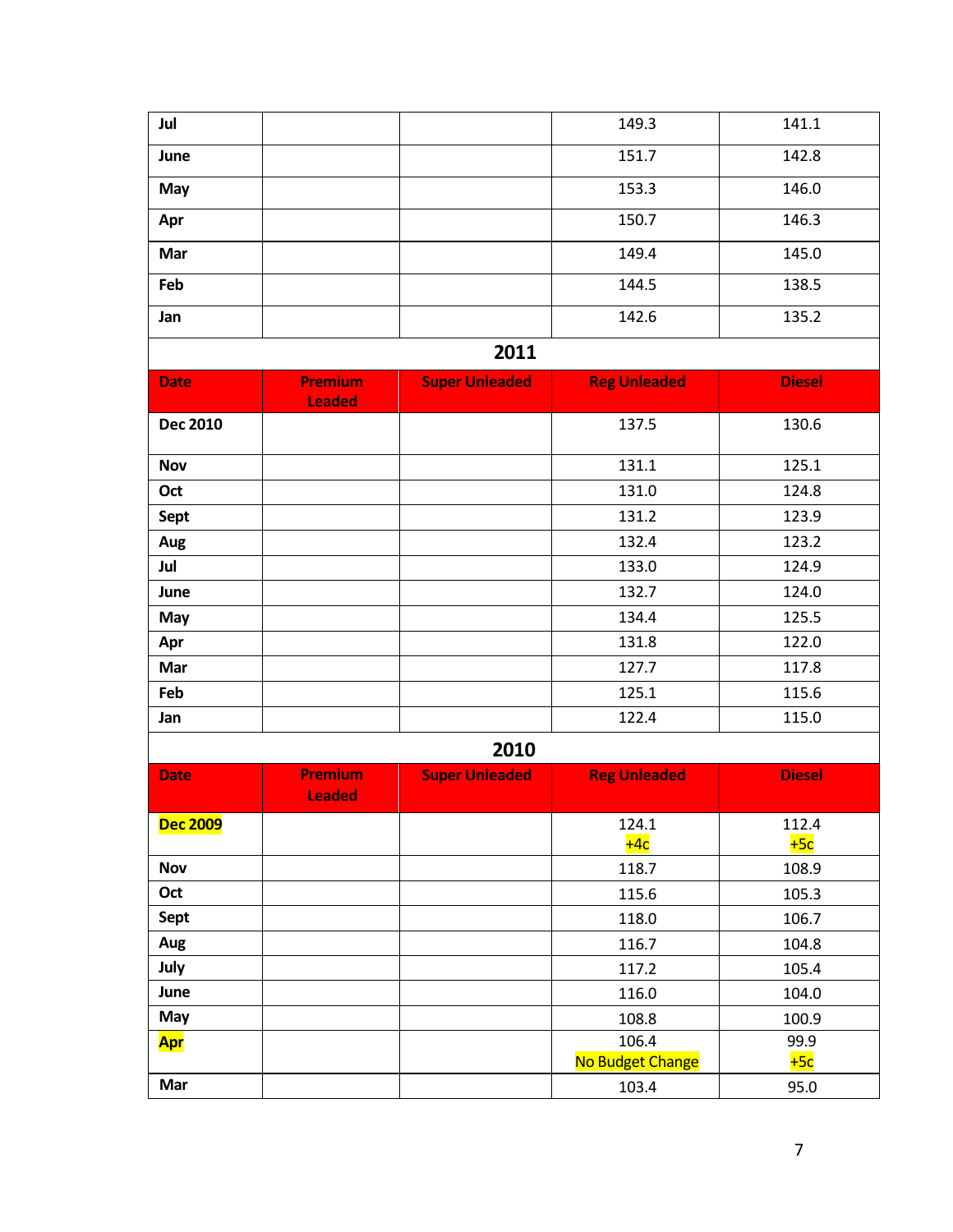| Feb             |                                 |                       | 101.4               | 97.0                      |
|-----------------|---------------------------------|-----------------------|---------------------|---------------------------|
| Jan             |                                 |                       | 94.6                | 94.4                      |
|                 |                                 | 2009                  |                     |                           |
| <b>Date</b>     | <b>Premium</b><br><b>Leaded</b> | <b>Super Unleaded</b> | <b>Reg Unleaded</b> | <b>Diesel</b>             |
| <b>Dec 2008</b> |                                 |                       | 101.2               | 101.8                     |
| <b>Nov</b>      |                                 |                       | 113.0               | 113.7                     |
| Oct             |                                 |                       | 122.9<br>$+8c$      | 128.9<br>No Budget Change |
| Sept            |                                 |                       | 127.5               | 128.9                     |
| Aug             |                                 |                       | 128.8               | 138.0                     |
| July            |                                 |                       | 133.5               | 143.8                     |
| June            |                                 |                       | 130.5               | 142.9                     |
| May             |                                 |                       | 124.9               | 132.4                     |
| Apr             |                                 |                       | 120.7               | 124.6                     |
| Mar             |                                 |                       | 120.2               | 121.8                     |
| Feb             |                                 |                       | 116.9               | 117.5                     |
| Jan             |                                 |                       | 118.9               | 119.6                     |
|                 |                                 | 2008                  |                     |                           |
| <b>Date</b>     | Premium<br><b>Leaded</b>        | <b>Super Unleaded</b> | <b>Reg Unleaded</b> | <b>Diesel</b>             |
| <b>Dec 2007</b> | No Budget<br>change             |                       | 119.2               | 119.8                     |
| <b>Nov</b>      |                                 |                       | 118.8               | 117.3                     |
| Oct             |                                 |                       | 115.2               | 110.4                     |
| Sept            |                                 |                       | 115.9               | 109.4                     |
| Aug             |                                 |                       | 116.9               | 109.9                     |
| July            |                                 |                       | 117.8               | 109                       |
| June            |                                 |                       | 117.3               | 108.4                     |
| May             |                                 |                       | 115.9               | 108.5                     |
| Apr             |                                 |                       | 111.1               | 106.8                     |
| Mar             |                                 |                       | 105.5               | 104.2                     |
| Feb             |                                 |                       | 102.6               | 102.4                     |
| Jan             |                                 |                       | 103.4               | 103.5                     |
|                 |                                 | 2007                  |                     |                           |
| <b>Date</b>     | <b>Premium</b>                  | <b>Super Unleaded</b> | <b>Reg Unleaded</b> | <b>Diesel</b>             |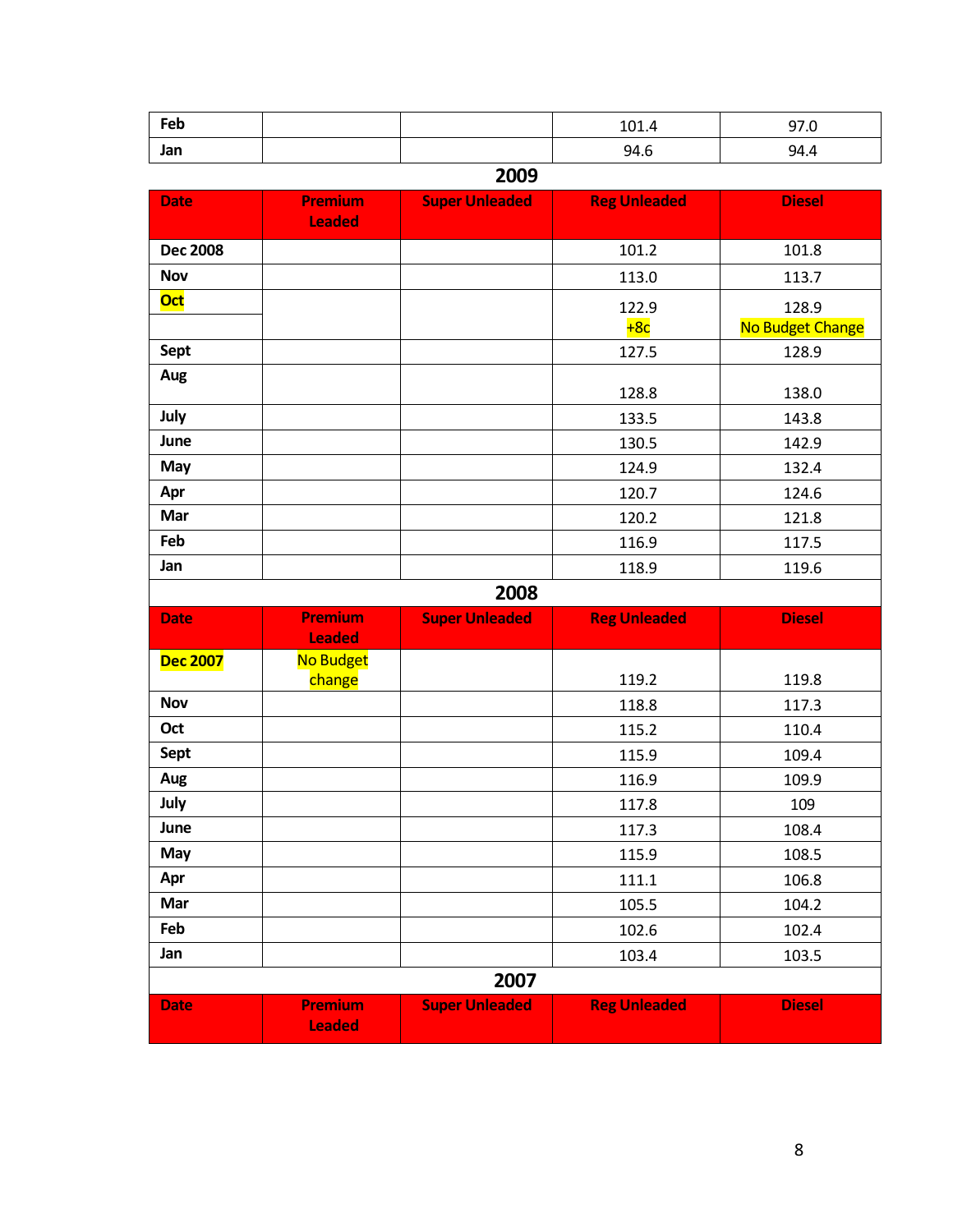| <b>Dec 2006</b> | No Budget |       |       |
|-----------------|-----------|-------|-------|
|                 | change    | 104.3 | 104.5 |
| <b>Nov</b>      |           | 104.1 | 104.2 |
| Oct             |           | 106.7 | 105.3 |
| Sept            |           | 115.0 | 112.4 |
| Aug             |           | 122.7 | 113.8 |
| July            |           | 117.7 | 111.9 |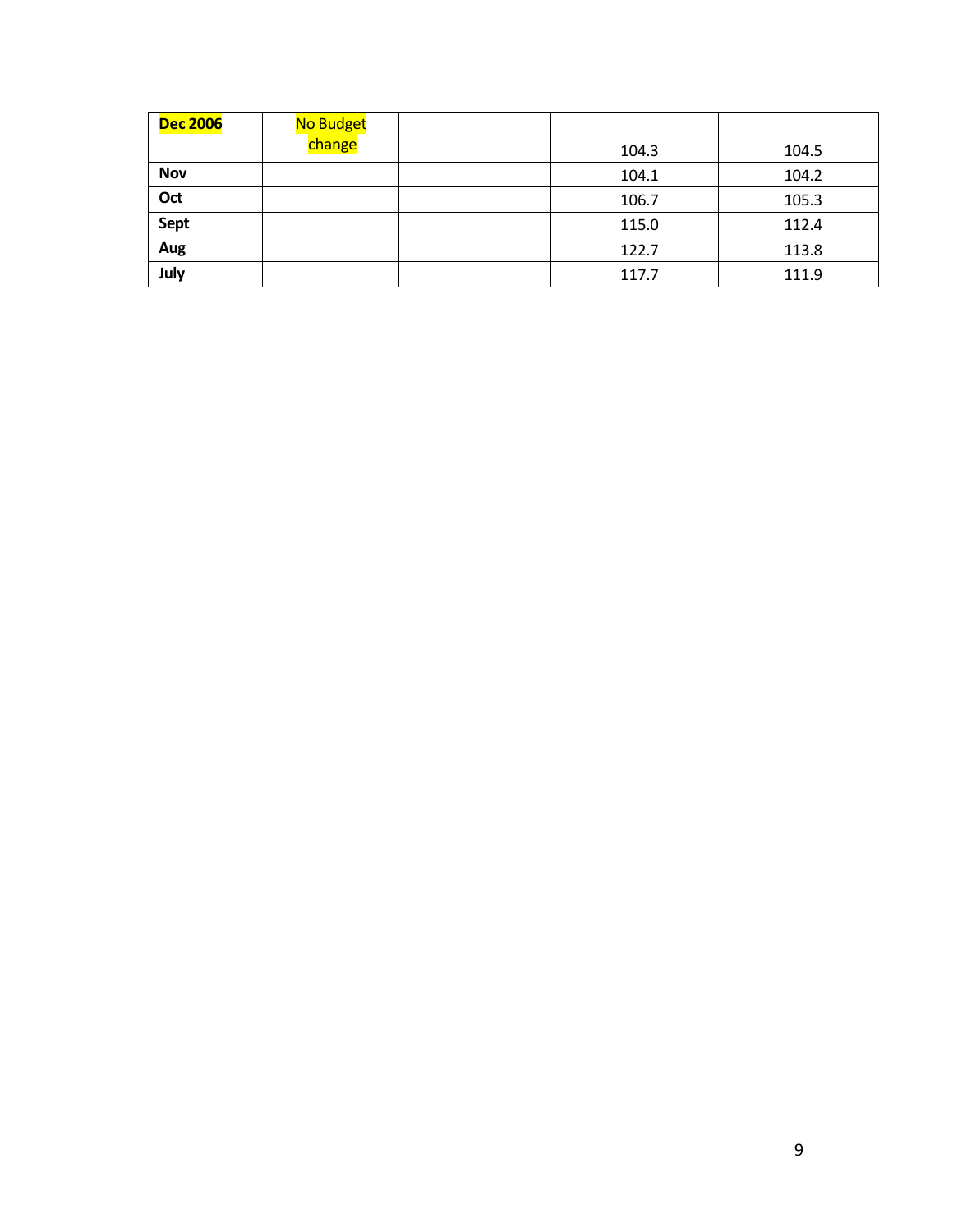| June | 117.2 | 112.4 |
|------|-------|-------|
| May  | 117.8 | 113.4 |
| Apr  | 110.6 | 109.3 |
| Mar  | 107.5 | 107.0 |
| Feb  | 108.4 | 107.5 |
| Jan  | 105.2 | 105.5 |

| <b>Date</b>     | <b>Premium</b><br><b>Leaded</b> | <b>Super Unleaded</b> | <b>Reg Unleaded</b> | <b>Diesel</b> |
|-----------------|---------------------------------|-----------------------|---------------------|---------------|
| <b>Dec 2005</b> | No Budget                       |                       |                     |               |
|                 | change                          |                       | 98.6                | 97.5          |
| <b>Nov</b>      |                                 |                       | 102.1               | 99.3          |
| Oct             |                                 |                       | 99.1                | 94.4          |
| Sept            |                                 |                       | 99.5                | 94.1          |
| Aug             |                                 |                       | 99.5                | 92.4          |
| July            |                                 |                       | 98.3                | 88.6          |
| June            |                                 |                       | 100.4               | 91.6          |
| May             |                                 |                       | 94.4                | 86.0          |
| Apr             |                                 | 107.4                 | 92.5                | 84.8          |
| Mar             |                                 | 105.7                 | 90.4                | 82.8          |
| Feb             |                                 | 105.7                 | 90.8                | 83.4          |
| Jan             |                                 | 103.7                 | 90.6                | 83.5          |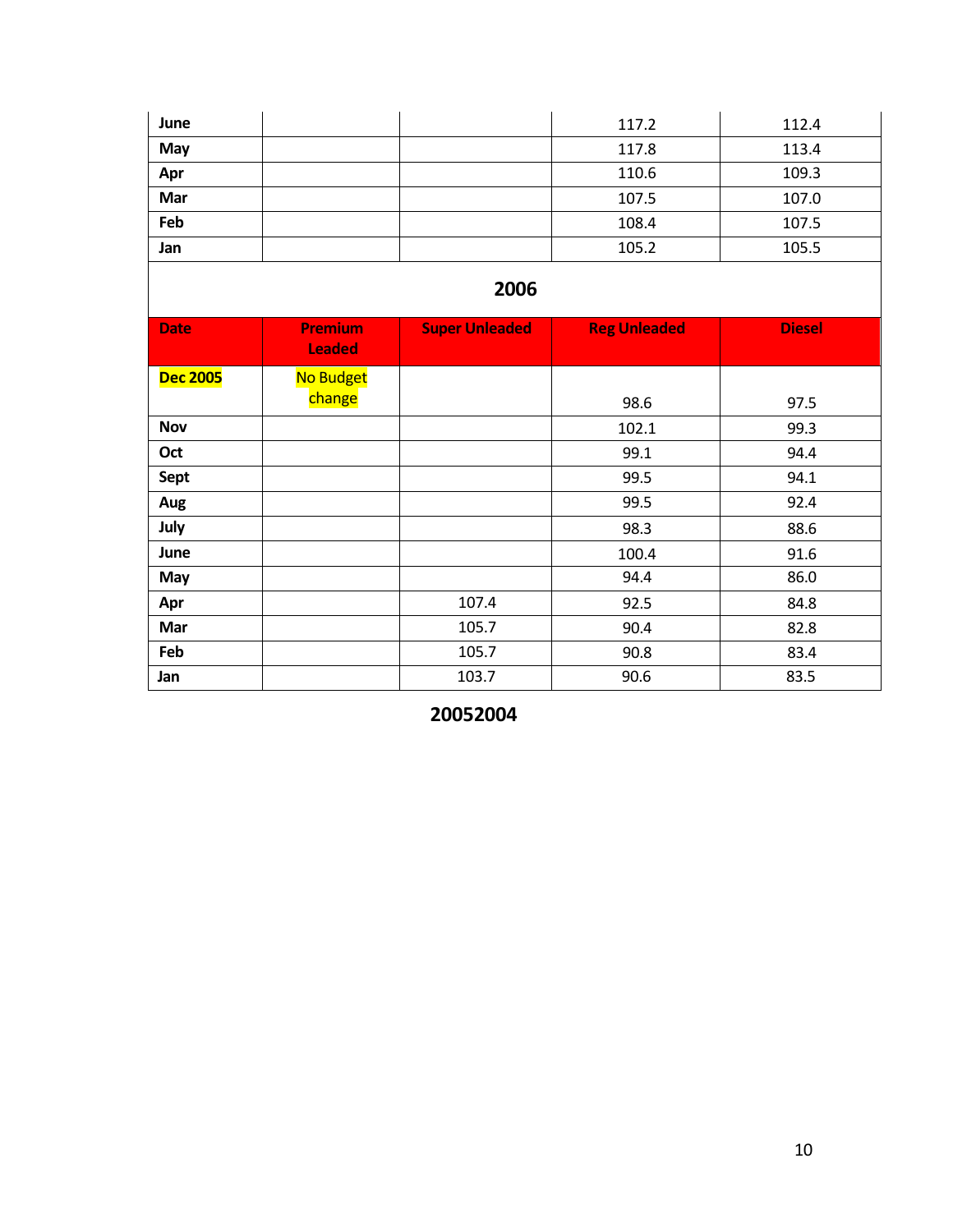| <b>Date</b>     | <b>Premium</b><br><b>Leaded</b> | <b>Super Unleaded</b> | <b>Reg Unleaded</b> | <b>Diesel</b> |
|-----------------|---------------------------------|-----------------------|---------------------|---------------|
| <b>Dec 2003</b> | 113.5                           | 102.2                 | 88.7                |               |
|                 |                                 |                       | $+5c$               | 81.3          |
| <b>Nov</b>      | 110.9                           | 99.8                  | 86.4                | 78.6          |
| Oct             | 105.4                           | 102.4                 | 86.5                | 78.7          |
| Sept            | 107.9                           | 99.8                  | 86.9                | 79.1          |
| Aug             | 106.3                           | 97.5                  | 85.3                | 77.9          |
| July            | 105.5                           | 100.6                 | 85.0                | 77.8          |
| June            | 110.9                           | 100.8                 | 86.4                | 79.3          |
| May             | 107.5                           | 101.7                 | 89.2                | 82.6          |
| Apr             | 112.3                           | 103.4                 | 90.3                | 86.6          |
| Mar             | 109.4                           | 102.9                 | 92.0                | 84.8          |
| Feb             | 109.2                           | 102.3                 | 89.5                | 82.1          |
| Jan             | 108.3                           | 100.00                | 88.9                | 81.5          |

| <b>Date</b>     | <b>Premium</b><br><b>Leaded</b> | <b>Super Unleaded</b> | <b>Reg Unleaded</b> | <b>Diesel</b> |
|-----------------|---------------------------------|-----------------------|---------------------|---------------|
| <b>Dec 2002</b> | 102.47                          | 98.1                  | 87.8                | 80.0          |
|                 |                                 |                       | No change           | $+3c$         |
| <b>Nov</b>      | 102.34                          | 100.6                 | 89.9                | 79.4          |
| Oct             | 105.13                          | 102.1                 | 90.0                | 79.3          |
| <b>Sept</b>     | 103.86                          | 99.9                  | 89.3                | 78.5          |
| Aug             | 105.26                          | 102.2                 | 89.1                | 78.8          |
| July            | 107.7                           | 101.2                 | 89.5                | 79.0          |
| June            | 109.71                          | 102.51                | 90.9                | 79.8          |
| May             | 110.1                           | 102                   | 91.5                | 80.3          |
| Apr             | 106.1                           | 99                    | 86.3                | 78.2          |
| Mar             | 102.8                           | 95.1                  | 81.6                | 75.4          |
| Feb             | 102                             | 93                    | 81.2                | 75.1          |
| Jan             | 101.58                          | 93.83                 | 81.5                | 75.3          |

## **2002**

| Date            | <b>Premium</b><br><b>Leaded</b> | <b>Super Unleaded</b> | <b>Reg Unleaded</b> | <b>Diesel</b> |
|-----------------|---------------------------------|-----------------------|---------------------|---------------|
| <b>Dec 2001</b> | 102.47                          | 95.23                 | 81.2<br>$+5c$       | 74.7<br>$+5c$ |
| <b>Nov</b>      | 102.34                          | 89.52                 | 79.2                | 73.2          |
| Oct             | 105.13                          | 96.75                 | 84.2                | 74.7          |

 $\overline{\phantom{a}}$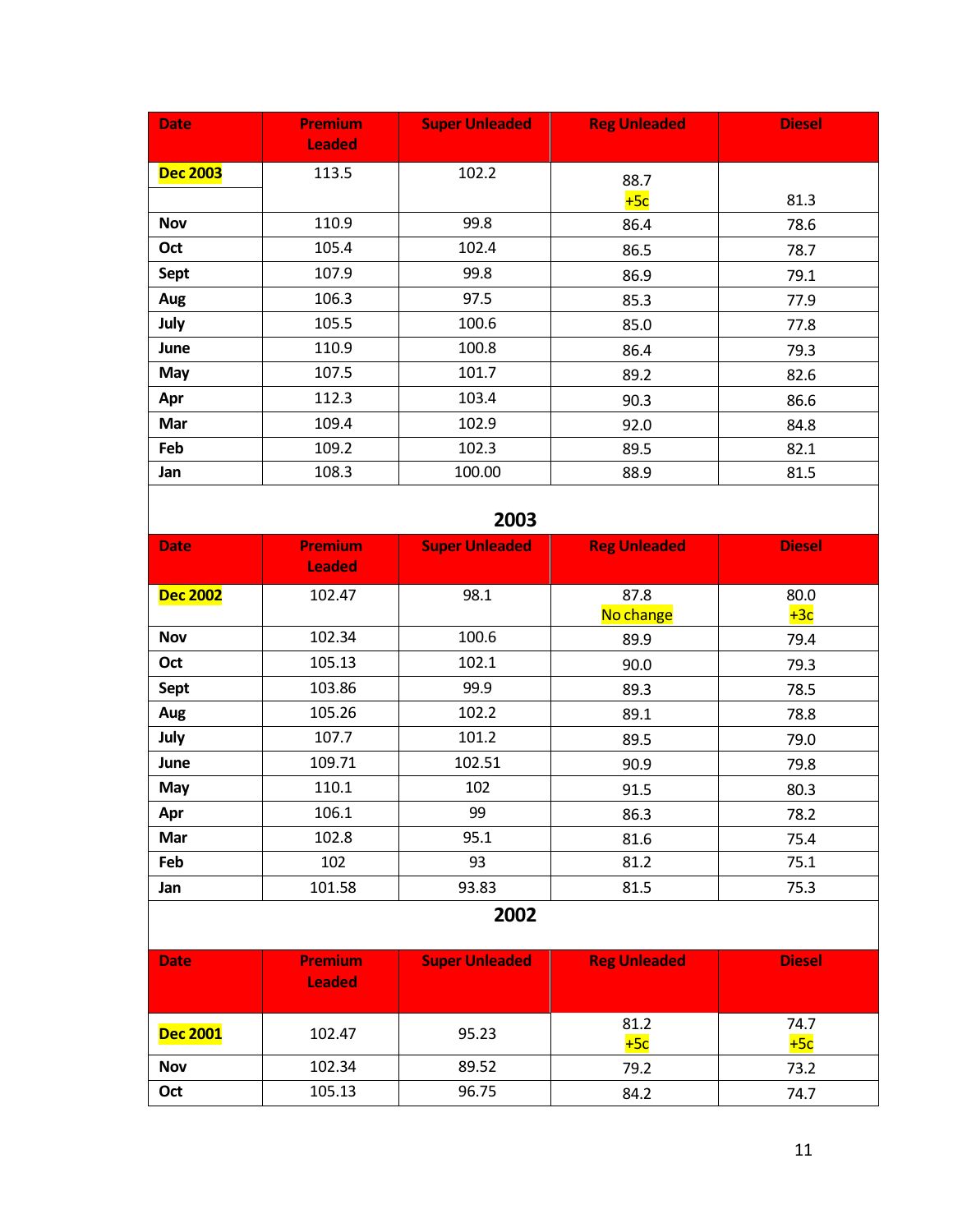| Sept | 103.86     | 91.68 | 82.3 | 74.2 |
|------|------------|-------|------|------|
| Aug  | LRP 105.26 | 97.01 | 83.6 | 74.8 |
| July |            |       | 89.3 | 76.4 |
| June |            |       | 93.2 | 75.3 |
| May  |            |       | 87.6 | 74.9 |
| Apr  |            |       | 83.9 | 75.1 |
| Mar  |            |       | 82.8 | 75.5 |
| Feb  |            |       | 82.5 | 75.0 |
| Jan  |            |       | 85.4 | 82.8 |

| <b>Date</b>     | <b>Premium</b><br><b>Leaded</b> | <b>Super Unleaded</b> | <b>Reg Unleaded</b> | <b>Diesel</b> |
|-----------------|---------------------------------|-----------------------|---------------------|---------------|
| <b>Dec 2000</b> |                                 |                       | 91.50<br>$-2c$      | 88.0<br>$-6c$ |
| <b>Nov</b>      |                                 |                       | 96.80               | 94.9          |
| Oct             |                                 |                       | 96.40               | 94.9          |
| Sept            |                                 |                       | 93.90               | 87.9          |
| Aug             |                                 |                       | 94.70               | 85.5          |
| July            |                                 |                       | 97.50               | 85.8          |
| June            |                                 |                       | 94.24               | 85.15         |
| May             |                                 |                       | 93.20               | 85.33         |
| Apr             |                                 |                       | 92.82               | 85.33         |
| Mar             |                                 |                       | 91.88               | 84.95         |
| Feb             |                                 |                       | 84.56               | 81.75         |
| Jan             |                                 |                       | 82.79               | 78.22         |

| ----        |                                 |                       |                     |               |
|-------------|---------------------------------|-----------------------|---------------------|---------------|
| <b>Date</b> | <b>Premium</b><br><b>Leaded</b> | <b>Super Unleaded</b> | <b>Reg Unleaded</b> | <b>Diesel</b> |
| Dec 1999    |                                 |                       | No Budget change    |               |
| <b>Nov</b>  | 94.72                           |                       | 81.61               | 74.67         |
| Oct         |                                 |                       |                     |               |
| Sept        |                                 |                       |                     |               |
| Aug         |                                 |                       |                     |               |
| July        |                                 |                       |                     |               |
| June        |                                 |                       |                     |               |
| May         |                                 |                       | 75.4                | 70.56         |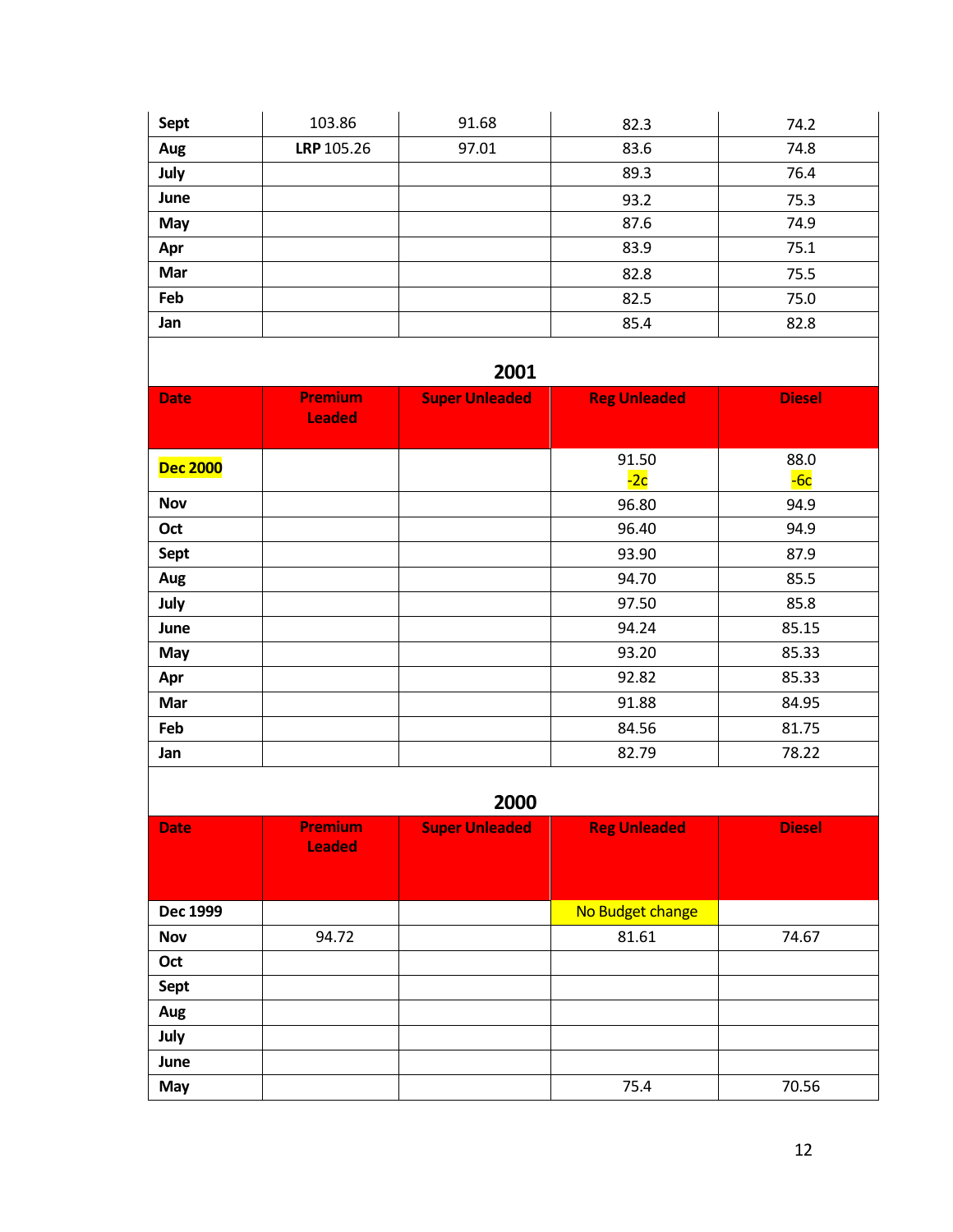| Apr             |                                 |                       |                     |               |
|-----------------|---------------------------------|-----------------------|---------------------|---------------|
| Mar             |                                 |                       |                     |               |
| Feb             |                                 |                       |                     |               |
| Jan             | Phasing out of<br>leaded petrol |                       | 72.38               |               |
|                 |                                 | 1999                  |                     |               |
| <b>Date</b>     | <b>Premium</b><br><b>Leaded</b> | <b>Super Unleaded</b> | <b>Reg Unleaded</b> | <b>Diesel</b> |
| <b>Dec 1998</b> |                                 |                       | No Budget change    |               |
|                 |                                 |                       | 71.56               | 72.38         |
| <b>Nov</b>      |                                 |                       |                     |               |
| Oct             |                                 |                       |                     |               |
| <b>Sept</b>     |                                 |                       |                     |               |
| Aug             |                                 |                       |                     |               |
| July            |                                 |                       |                     |               |
| June            |                                 |                       |                     |               |
| May             |                                 |                       |                     |               |
| Apr             |                                 |                       |                     |               |
| Mar             | 89.44                           | 90.84                 | 74.48               | 70.80         |
| Feb             | 87.88                           | 91.41                 | 75.90               | 71.71         |
| Jan             | 87.09                           | 91.40                 | 77.06               | 74.56         |
|                 |                                 | 1998                  |                     |               |
| <b>Date</b>     | <b>Premium</b><br><b>Leaded</b> | <b>Super Unleaded</b> | <b>Reg Unleaded</b> | <b>Diesel</b> |
| Dec 1997        | 91.26                           | 92.63                 | 78.94               | 75.33         |
|                 | $+4c$                           | $+4c$                 | No Change           | No Change     |
| <b>Nov</b>      | 86.27                           | 87.64                 | 78.83               | 75.09         |
| Oct             | 86.70                           | 88.51                 | 79.96               | 74.10         |
| Sep             | 87.18                           | 88.11                 | 79.63               | 75.14         |
| Aug             | 84.81                           | 86.46                 | 77.18               | 73.59         |
| Jul             | 84.56                           | 86.47                 | 77.45               | 74.34         |
| Jun             | 84.45                           | 86.20                 | 77.39               | 74.52         |
| May             | 84.36                           | 86.02                 | 76.70               | 73.78         |
| Apr             | 83.89                           | 86.14                 | 77.04               | 74.90         |
| Mar             | 84.22                           | 84.83                 | 76.20               | 75.44         |
|                 |                                 |                       |                     | 76.08         |
| Feb             | 84.67                           | 83.92                 | 75.69               |               |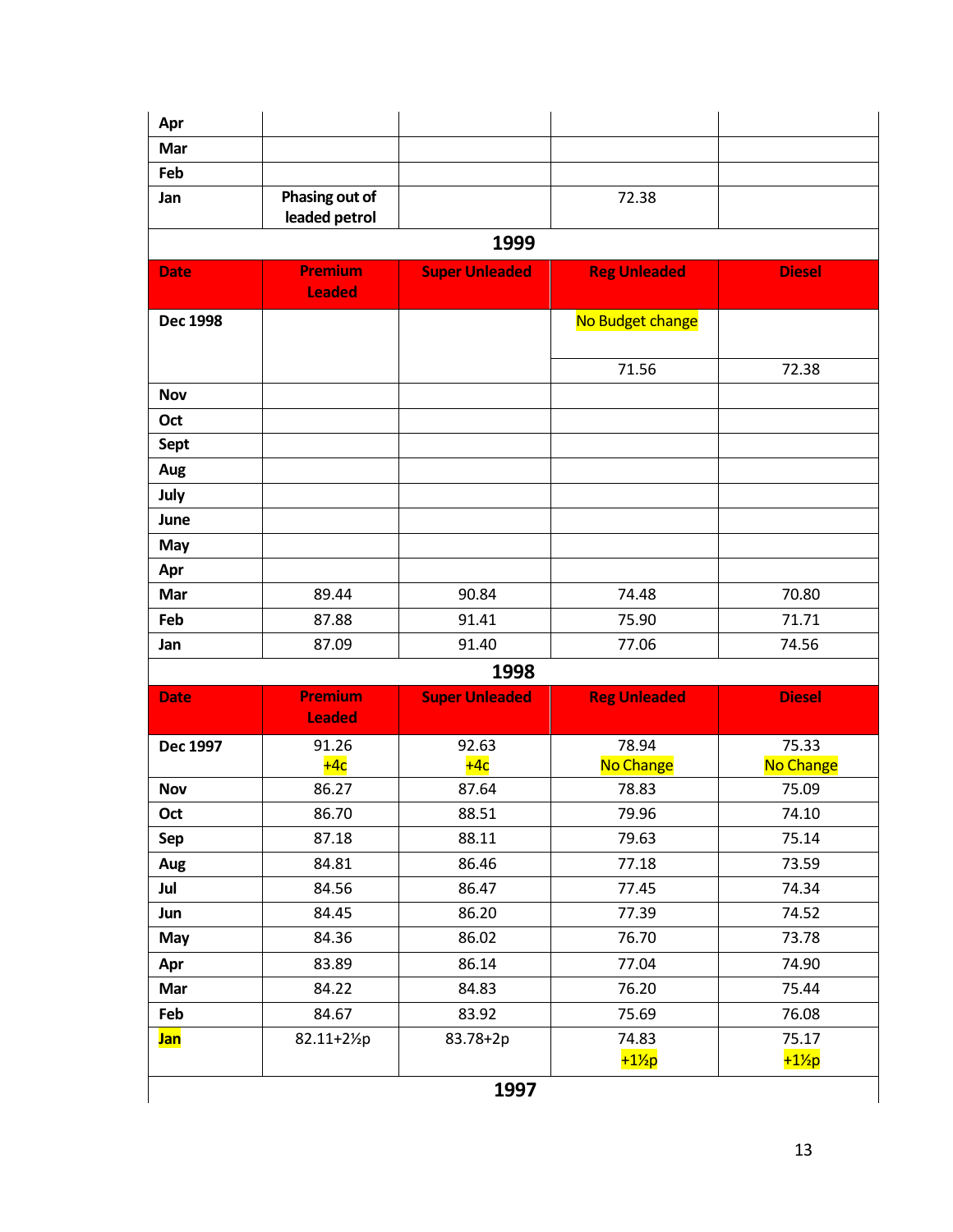| <b>Date</b>     | <b>Premium</b>                  | <b>Super Unleaded</b> | <b>Reg Unleaded</b> | <b>Diesel</b> |
|-----------------|---------------------------------|-----------------------|---------------------|---------------|
|                 | <b>Leaded</b>                   |                       |                     |               |
| Dec 1996        | 82.51                           | 83.84                 | 75.09               | 74.62         |
| <b>Nov</b>      | 82.69                           | 84.04                 | 75.63               | 74.27         |
| Oct             | 82.23                           | 83.83                 | 75.18               | 73.07         |
| Sep             | 81.42                           | 82.03                 | 74.01               | 71.38         |
| Aug             | 80.98                           | 79.26                 | 73.16               | 70.94         |
| Jul             | 81.52                           | 79.74                 | 72.25               | 70.74         |
| Jun             | 81.68                           | 79.75                 | 72.12               | 70.71         |
| May             | 81.72                           | 80.00                 | 74.29               | 71.51         |
| Apr             | 80.02                           | 77.66                 | 72.93               | 71.60         |
| Mar             | 78.84                           | 74.33                 | 70.46               | 70.46         |
| Feb             | 78.56                           | 76.81                 | 71.87               | 70.67         |
| <b>Jan</b>      | 78.01                           | 76.00+3.1p            | 71.09               | 69.62         |
|                 |                                 |                       | $+1p$               | $+1p$         |
|                 |                                 | 1996                  |                     |               |
| <b>Date</b>     | <b>Premium</b><br><b>Leaded</b> | <b>Super Unleaded</b> | <b>Reg Unleaded</b> | <b>Diesel</b> |
| <b>Dec 1995</b> | 77.99                           | 75.84                 | 71.27               | 68.31         |
| <b>Nov</b>      | 77.94                           | 76.00                 | 71.09               | 68.68         |
| Oct             | 78.28                           | 76.35                 | 71.57               | 68.82         |
| Sep             | 77.56                           | 75.63                 | 71.23               | 68.30         |
| Aug             | 77.83                           | 76.09                 | 71.61               | 68.13         |
| Jul             | 78.75                           | 77.12                 | 72.84               | 68.72         |
| Jun             | 78.47                           | 76.60                 | 73.04               | 68.79         |
| May             | 77.20                           | 75.46                 | 71.85               | 67.88         |
| Apr             | 76.20                           | 74.85                 | 70.55               | 67.61         |
| Mar             | 76.15                           | 75.08                 | 70.36               | 67.69         |
| Feb             | 75.77                           | 74.56                 | 70.15               | 67.55         |
| <b>Jan-95</b>   | 76.46                           | 75.14                 | 70.98               | 67.74         |
|                 |                                 | 1995                  |                     |               |
| <b>Date</b>     | <b>Premium</b>                  | <b>Super Unleaded</b> | <b>Reg Unleaded</b> | <b>Diesel</b> |
|                 | <b>Leaded</b>                   |                       |                     |               |
| Dec 1994        | 76.68                           | 75.16                 | 70.65               | 67.79         |
| <b>Nov</b>      | 76.72                           | 74.88                 | 70.90               | 67.80         |
| Oct             | 77.11                           | 75.59                 | 71.50               | 68.22         |
| Sep             | 78.60                           | 77.54                 | 73.47               | 68.67         |
| Aug             | 77.49                           | 76.51                 | 71.07               | 68.82         |
| July            | 77.71                           | 76.57                 | 73.00               | 68.44         |
| June            | 77.45                           | 76.63                 | 72.63               | 68.44         |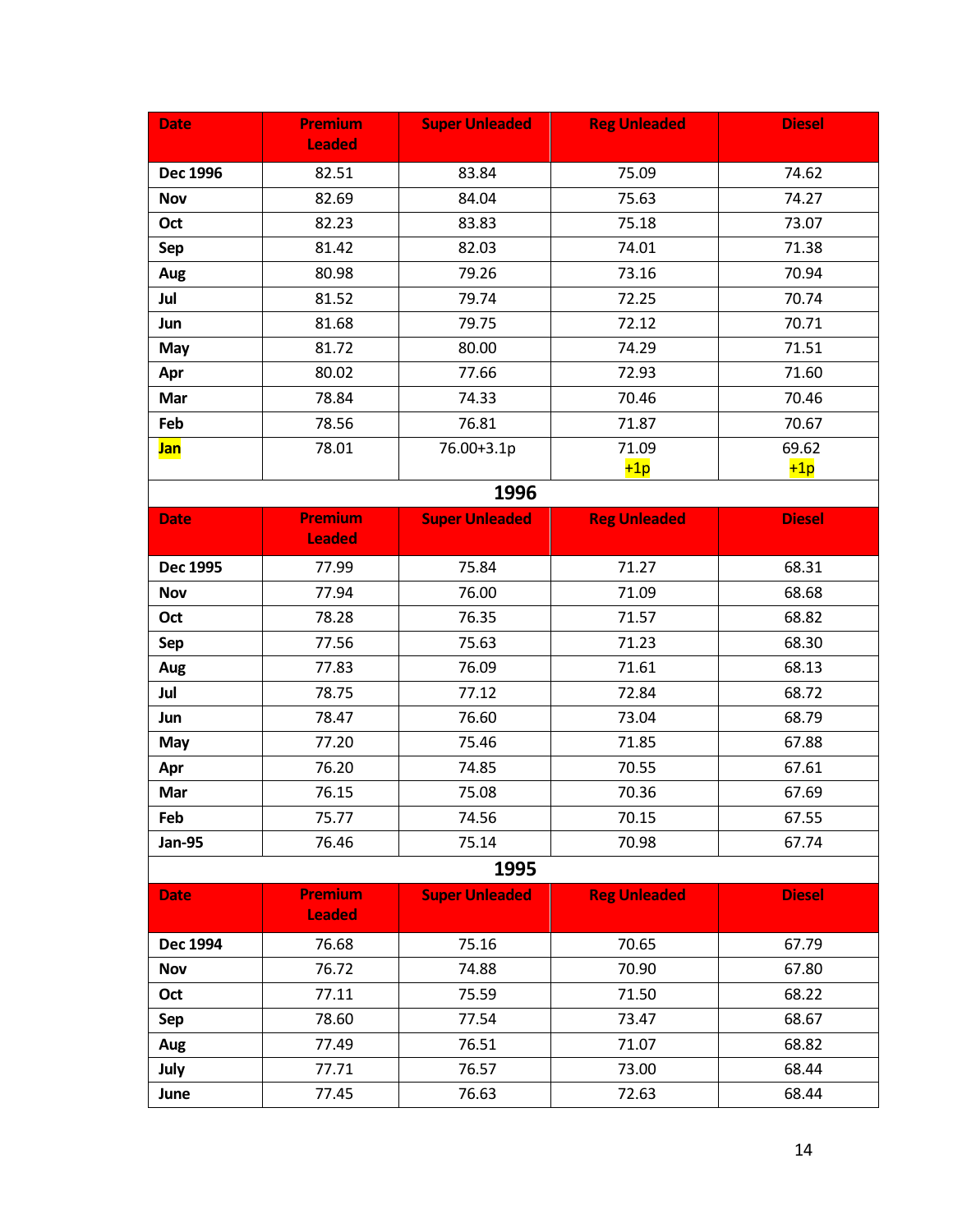| May             | 76.57                           | 75.97                 | 71.11               | 68.77                        |
|-----------------|---------------------------------|-----------------------|---------------------|------------------------------|
| Apr             | 75.40                           | 74.56                 | 69.58               | 68.44                        |
| Mar             | 75.61                           | 74.79                 | 71.80               | 68.38                        |
| Feb             | 74.28                           | 72.50                 | 66.28               | 68.31                        |
| <b>Jan-94</b>   | 74.93                           | 75.30                 | 67.30               |                              |
|                 |                                 | 1994                  |                     |                              |
| <b>Date</b>     | <b>Premium</b><br><b>Leaded</b> | <b>Super Unleaded</b> | <b>Reg Unleaded</b> | <b>Diesel</b>                |
| Dec 1993        | 76.56                           | 75.30                 | 68.95               |                              |
| <b>Nov</b>      | 76.57                           | 75.36                 | 71.49               | $\overline{\phantom{a}}$     |
| Oct             | 76.88                           | 76.06                 | 73.23               |                              |
| Sept            | 76.59                           | 76.17                 | 73.33               | $\overline{\phantom{0}}$     |
| Aug             | 77.00                           | 76.44                 | 73.00               | $\overline{\phantom{a}}$     |
| Jul             | 76.82                           | 75.93                 | 72.75               |                              |
| Jun             | 76.44                           | 76.06                 | 72.88               |                              |
| May             | 76.82                           | 76.36                 | 72.63               | -                            |
| Apr             | 75.93                           | 75.17                 | 73.26               |                              |
| Mar             | 75.55                           | 74.03                 | 72.25               |                              |
| Feb             | 74.08                           | 73.09                 | 69.53               | $\qquad \qquad -$            |
| Jan             | 75.42                           | 74.15                 | 71.11               | $\overline{\phantom{a}}$     |
|                 |                                 | 1993                  |                     |                              |
|                 |                                 |                       | <b>Reg Unleaded</b> |                              |
| <b>Date</b>     | Premium<br><b>Leaded</b>        | <b>Super Unleaded</b> |                     | <b>Diesel</b>                |
| <b>Dec 1992</b> | 74.03                           | 72.25                 | 69.58               | $\overline{\phantom{0}}$     |
| <b>Nov</b>      | 74.79                           | 73.52                 | 70.34               |                              |
| Oct             | 73.52                           | 72.88                 | 70.85               | $\qquad \qquad \blacksquare$ |
| Sept            | 76.44                           | 75.80                 | 71.74               | $\overline{\phantom{0}}$     |
| Aug             | 76.57                           | 76.06                 | 72.12               |                              |
| Jul             | 76.44                           | 76.06                 | 71.87               | $\overline{\phantom{0}}$     |
| Jun             | 75.17                           | 74.15                 | 71.23               |                              |
| May             | 76.82                           | 75.93                 | 73.00               |                              |
| Apr             | 78.60                           | 77.33                 | 76.69               | $\overline{\phantom{0}}$     |
| Mar             | 76.44                           | 76.44                 | 73.52               |                              |
| Feb             | $\overline{\phantom{a}}$        | $\blacksquare$        | $\Box$              |                              |
| Jan             | 78.09                           | 77.33                 | 75.04               | $\overline{\phantom{0}}$     |
|                 |                                 | 1992                  |                     |                              |
| <b>Date</b>     | <b>Premium</b><br><b>Leaded</b> | <b>Super Unleaded</b> | <b>Reg Unleaded</b> | <b>Diesel</b>                |